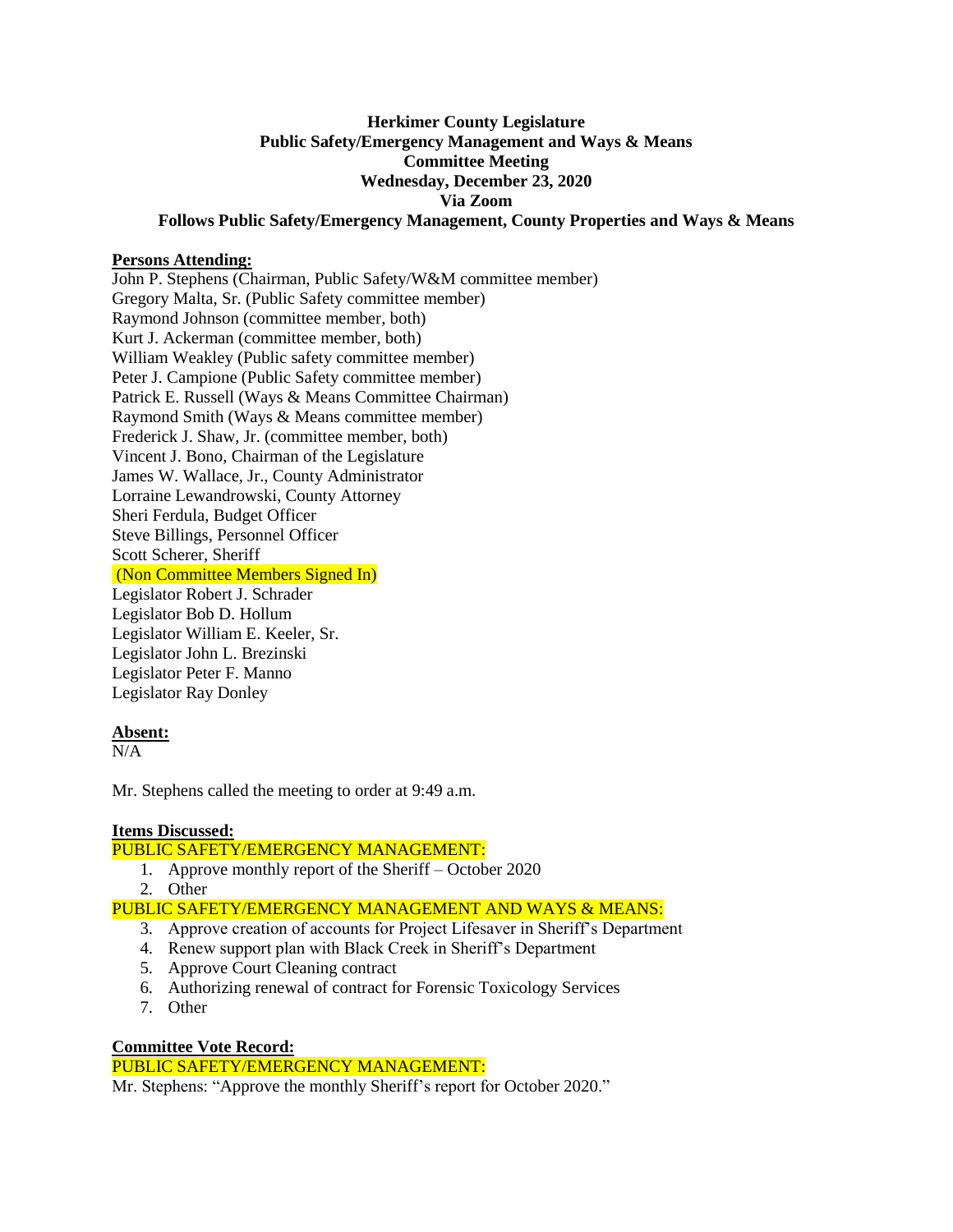Item #1 – On motion of Mr. Johnson, seconded by Mr. Ackerman for Public Safety, Item #1 was voted on and approved. Unanimous.

Item  $#2 - N/A$ .

# PUBLIC SAFETY/EMERGENCY MANAGEMENT AND WAYS & MEANS:

Mr. Stephens: "Approve the creation of accounts for Project Lifesaver in the Sheriff's Department. Sheriff, can you give us a little detail."

Sheriff Scherer: "Sure. Project Lifesaver that deals with children with needs and some folks who have Alzheimer's Disease. It's a program that we have here. What we used to do is any donations that we get in we send to Project Lifesaver International. They would hold our money and if we purchased something we would purchase it through them and they subtract it out of that account. We created our own account so we can audit it through the County and we won't have to send it out for someone else to oversee our money. We would have it here in the County to purchase the equipment we need for this program."

Mr. Stephens: "Can I get a motion?"

Item #3 – On motion of Mr. Weakley, seconded by Mr. Malta for Public Safety, and on motion of Mr. Stephens, seconded by Mr. Smith for Ways & Means, Item #3 was voted on, approved and moved for Resolution. Unanimous.

Mr. Stephens: "Number four renew support plan with Black Creek in Sheriff's Department."

Mr. Johnson: "Mr. Chairman, I have a question. We are adding four additional SallyPort User licenses at the new jail that brings us up to a total of seven so the letter says. When we close the jail do we get credit for the additional three that we are not going to use? Or are we upping this for the new system?"

Sheriff Scherer: "I can answer that. Back about six months ago we added the four licenses already. We paid for that last year because we needed a total of seven for the new facility. We are still using the three here plus the opening of the new facility we need four more licenses. What we are doing is renewing the total of seven licenses that we purchased half way through last year once we started building the facility so now we need a total of seven because we added three for each pod. When doing the cell checks they need a license because the person in that pod will have the computer up and running the whole time and writing into it where right now we are writing it in a log book. So that is three of the licenses. We needed that one additional for the master control tower and the nurse's office that we have. We needed a total of seven at the minimum. We approved that last year just to renew that support plan for that with no additional cost from last year."

Item # 4 – On motion of Mr. Malta, seconded by Mr. Bono for Public Safety, and on motion of Mr. Johnson, seconded by Mr. Smith for Ways & Means, Item #4 was voted on, approved and moved for Resolution. Unanimous.

Mr. Stephens: "Number five approve court cleaning contract. This is reimbursed to us, correct Jim Wallace?"

Jim Wallace: "Correct. Sheri can speak to it better than I can but yes, that is what we ask the State to pay us."

Mr. Stephens: "Okay."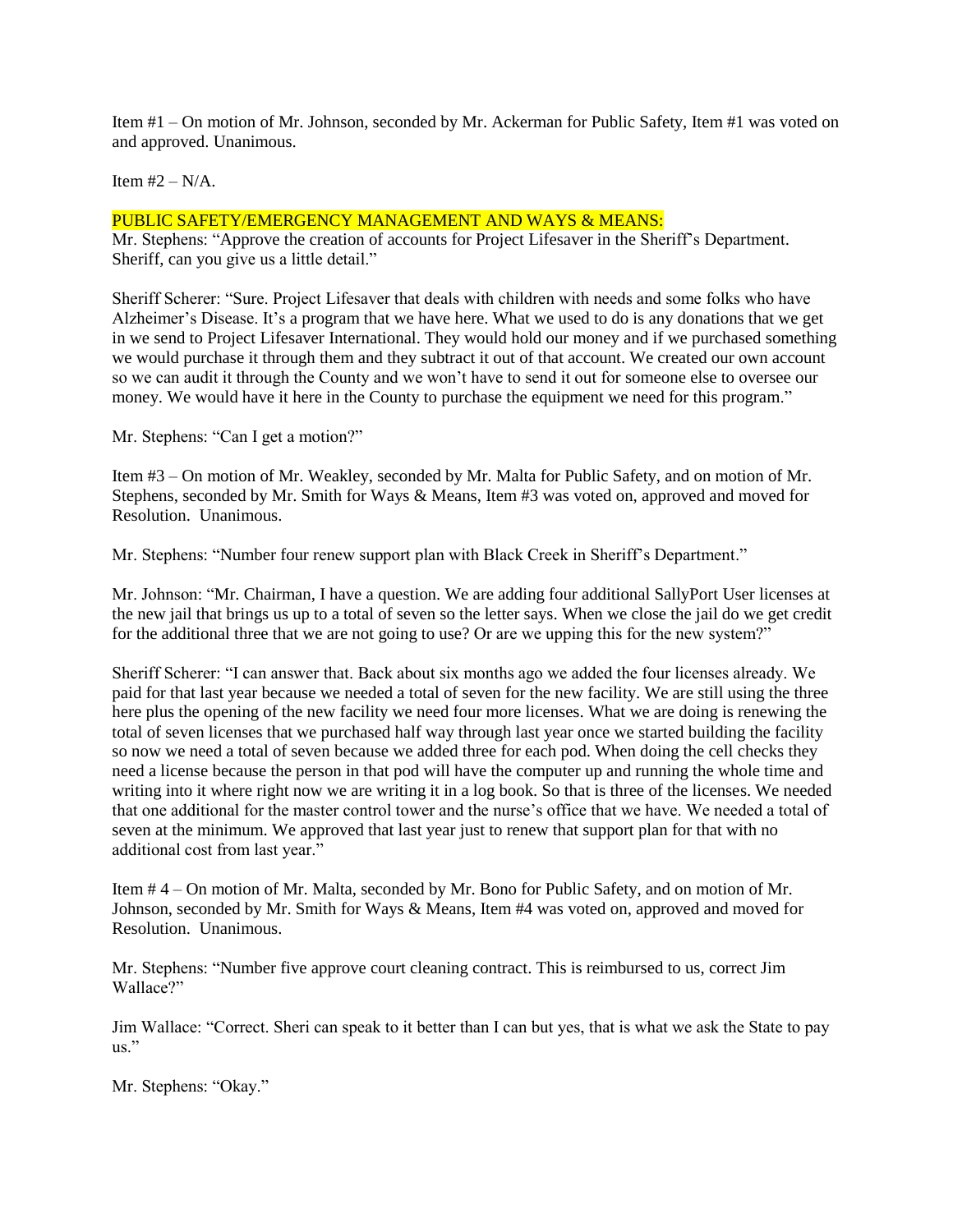Item #5 – On motion of Mr. Johnson, seconded by Mr. Weakley for Public Safety, and on motion of Mr. Johnson, seconded by Mr. Bono for Ways & Means, Item #5 was voted on, approved and moved for Resolution. Unanimous.

Mr. Stephens: "Number six authorizing renewal of contract for Forensic Toxicology Services. Is this from the Sheriff?"

Jim Wallace: "John, that came from the Auditor."

Mr. Stephens: "Yes, this is the one you sent us right Jim?"

Jim Wallace: "Absolutely."

Mr. Stephens: "Okay. Is there any discussion or motion?"

Jim Wallace: "We do not have an awful lot of options guys."

Mr. Stephens: "Right."

Item #6 – On motion of Mr. Malta, seconded by Mr. Weakley for Public Safety, and on motion of Mr. Smith, seconded by Mr. Stephens for Ways & Means, Item #6 was voted on, approved and moved for Resolution. Unanimous.

Mr. Stephens: "Anything under other from anybody for Public Safety?"

Item  $#7 - N/A$ 

Mr. Schrader: "John, I don't know if this falls under Public Safety or what, with the snow storm, I know we signed a contract with a gentleman to plow it. Now being that we are not in there, we are not occupying it, if I remember right the agreement was, until we get our occupancy thing they are required to plow the driveway, correct?"

Mr. Russell: "You mean the contractors have to plow it?"

Mr. Schrader: "Yes. That's what I was told that whoever the contractor was, until we get our occupancy they were supposed to, when we were dealing with the contract, they were supposed to keep it clear until we got our Certificate of Occupancy and I'm just curious with this last snow storm, because I know I got about 18 inches at my house, I am curious on who is footing that bill?"

Mr. Weakley: "Should be the contractors still working there, right? That's what you mean, contractor."

Mr. Schrader: "Right. Exactly Bill. Not the one that we hired."

Mr. Weakley: "Correct."

Mr. Bono: "Sheri, who is doing it?"

Sheri Ferdula: "Well, that's a story. So, the contractor was required to do it if they were on site however, they are no longer on site so there is nobody there to plow. We set it up before the snowstorm, I had asked Highway to come in and just take care of the main area where the employees are going right now and get that done. When the snow storm came, I happened to be up there that morning and Art Bass was there.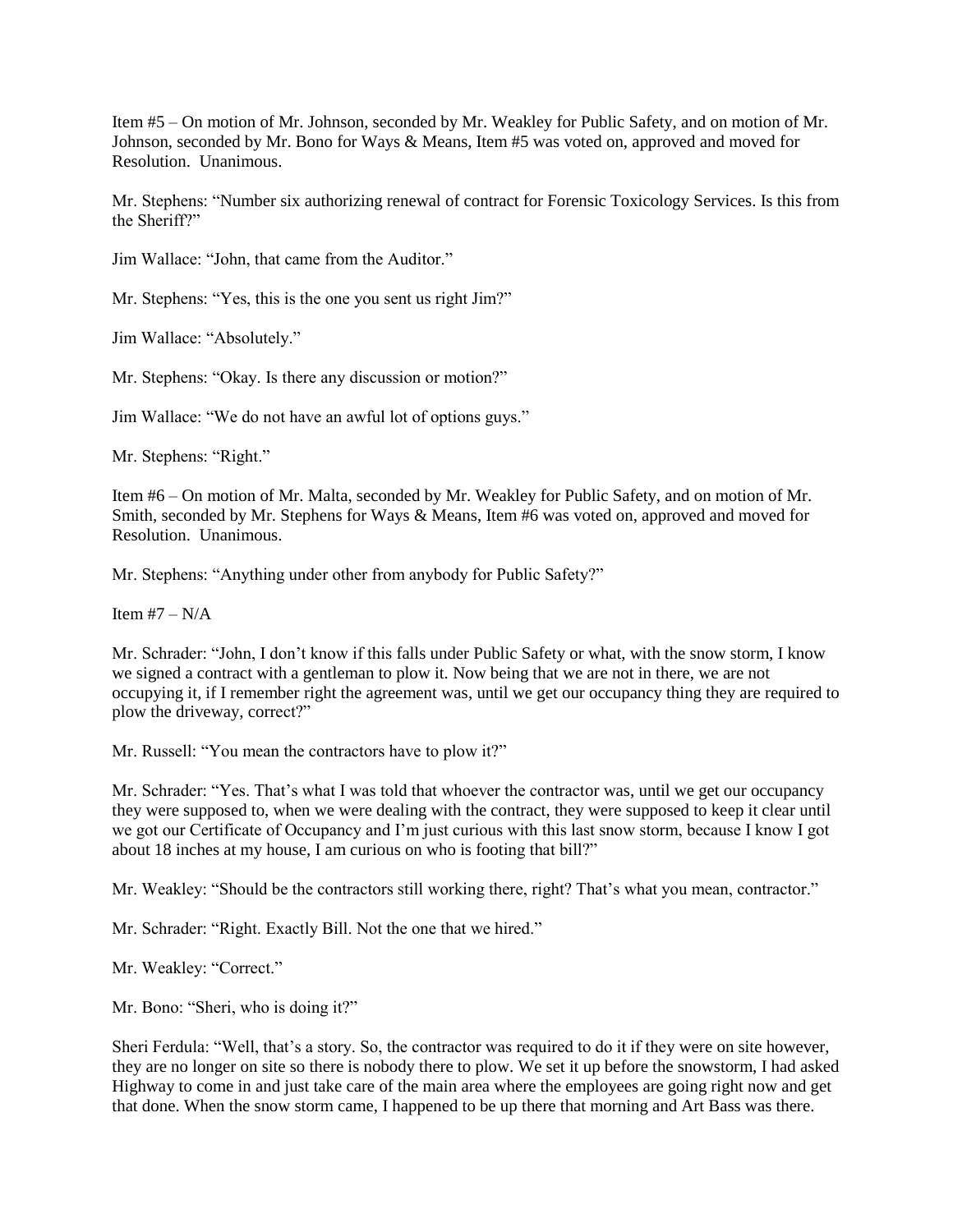So, I asked him, seeing that they were already there just to finish what they were doing but after we discussed it, if we didn't have him plow the whole parking lot at that time we were going to have two feet of snow sitting there getting hard and we didn't know if we were going to end up getting more snow so we did have him plow that day but going forward, there is no contractor on site so we don't have anybody to plow the area if it snows."

Jim Wallace: "And just to jump in Sheri, you and I talked and we did this together. We did talk with Mark's staff and they struggled to get us open by 9:00 a.m. so the Highway availability was just not there that morning."

Mr. Johnson: "So my question is what was the bill that Bass submitted for a day of plowing up at the jail?"

Sheri Ferdula: "We do not have a bill yet."

Mr. Johnson: "But it's coming."

Sheri Ferdula: "It's coming."

Mr. Johnson: "So to Mr. Schrader's question, we are plowing even though we don't have the Certificate of Occupancy because the contractors are not on site nor is their equipment?"

Sheri Ferdula: "Yes."

Mr. Johnson: "Okay."

Mr. Russell: "I guess then I would like to say honestly I am not aware of what the heck is going on there. At some point we need to go into executive session. We don't have a Certificate of Occupancy and nobody is up there is what I'm being told and I don't know why."

Mr. Schrader: "My question Sheri is there is another situation there that we need going back when we settle up with these individuals that you guys hired to build this Taj Mahal. It's just money on top of money. I know when you say it was only \$1,300 or whatever for the insurance but it adds up after a while. That's all I am saying and here is another situation where they are not fulfilling their full expectations shall I say. I have lost all expectations for these people."

Mr. Bono: "So in the mean time we have to have this plowed so let's have our contractor that we hired, our snowplow guy plow it as needed, when needed and bill it back if we have to but in the meantime it's got to get plowed. God forbid there is a fire or whatever. It has to get plowed. And our Highway guys in a snowstorm are, like Jim said, they struggled to get us open at 9:00 a.m. and they don't need that headache either. I say just let Bass do the contract. Its business guys. We have to keep it open. We will work that out later with the final end, the final bill."

Mr. Schrader: "I agree with that too Jimmy."

Mr. Ackerman: "Don't mislead anybody. We are not going to get that money back."

Mr. Weakley: "You are probably right but let's keep positive."

Mr. Schrader: "Can we get that number Sheri when we get that in please?"